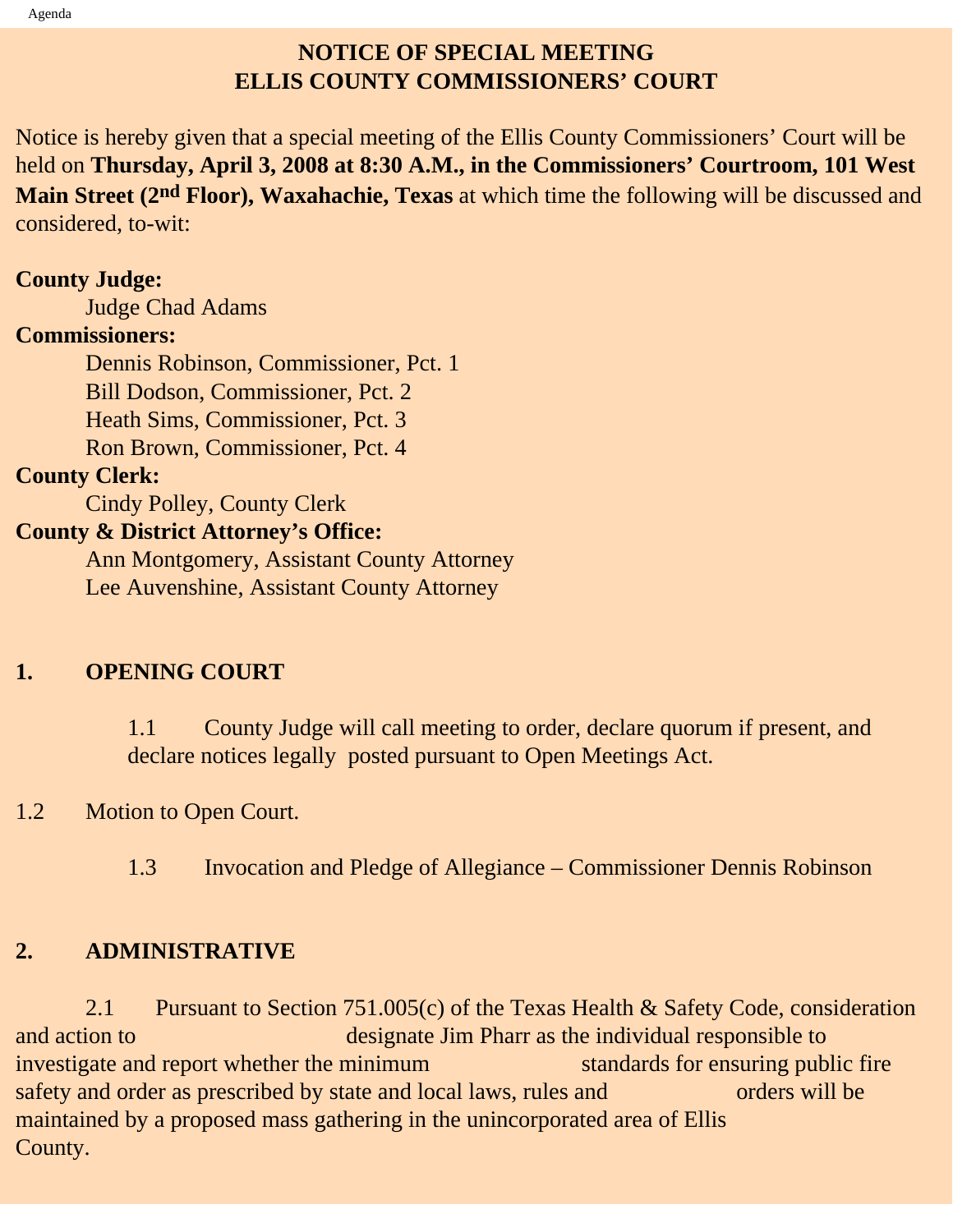#### Lee Auvenshine, Assistant District Attorney

 2.2 Consideration and action to approve all necessary forms relating to real property acquisition to comply with the requirements of the Natural Resources **Conservation Service of the United States Department of Agriculture in** connection with the installation of project measures which involve federal financial assistance furnished by the Natural Resources Conservation Service.

 The court agreed to the Project on 12/21/07 and we need the court to sign the NRCS-ADS-78 form to provide assurances relating to real property acquisition.

**Ross Davis, Ellis County GIS** 

### **3. PURCHASING**

### **Consideration and action regarding the following presented by Richard Denniston, Purchasing Agent:**

4.1 To award the bids for Emulsified Asphalt for the period of 4/15/2008 through 4/14/2009.

4.2 To award the bids for Hot Mix Cold Laid Asphalt for the period of 4/1/2008 through 3/31/2009.

## **4. RECESS TO CONVENE TO EXECUTIVE SESSION**

#### **5. EXECUTIVE SESSION**

"The Commissioners' Court of Ellis County reserves the right to adjourn into **Executive Session** at any time during the course of this meeting to discuss any of the matters listed in this agenda, in the order deemed appropriate, as authorized by Texas Government Code §551.071, §551.072**,** §551.074 or to seek the advice of its attorney and/or other attorneys representing Ellis County on any matter in which the duty of the attorney to the Commissioners' Court under the Texas Disciplinary Rules of Professional Conduct of the State Bar of Texas clearly conflicts with Texas Government Code Chapter 551 or as otherwise may be permitted under §551.071, §551.072**,** §551.074."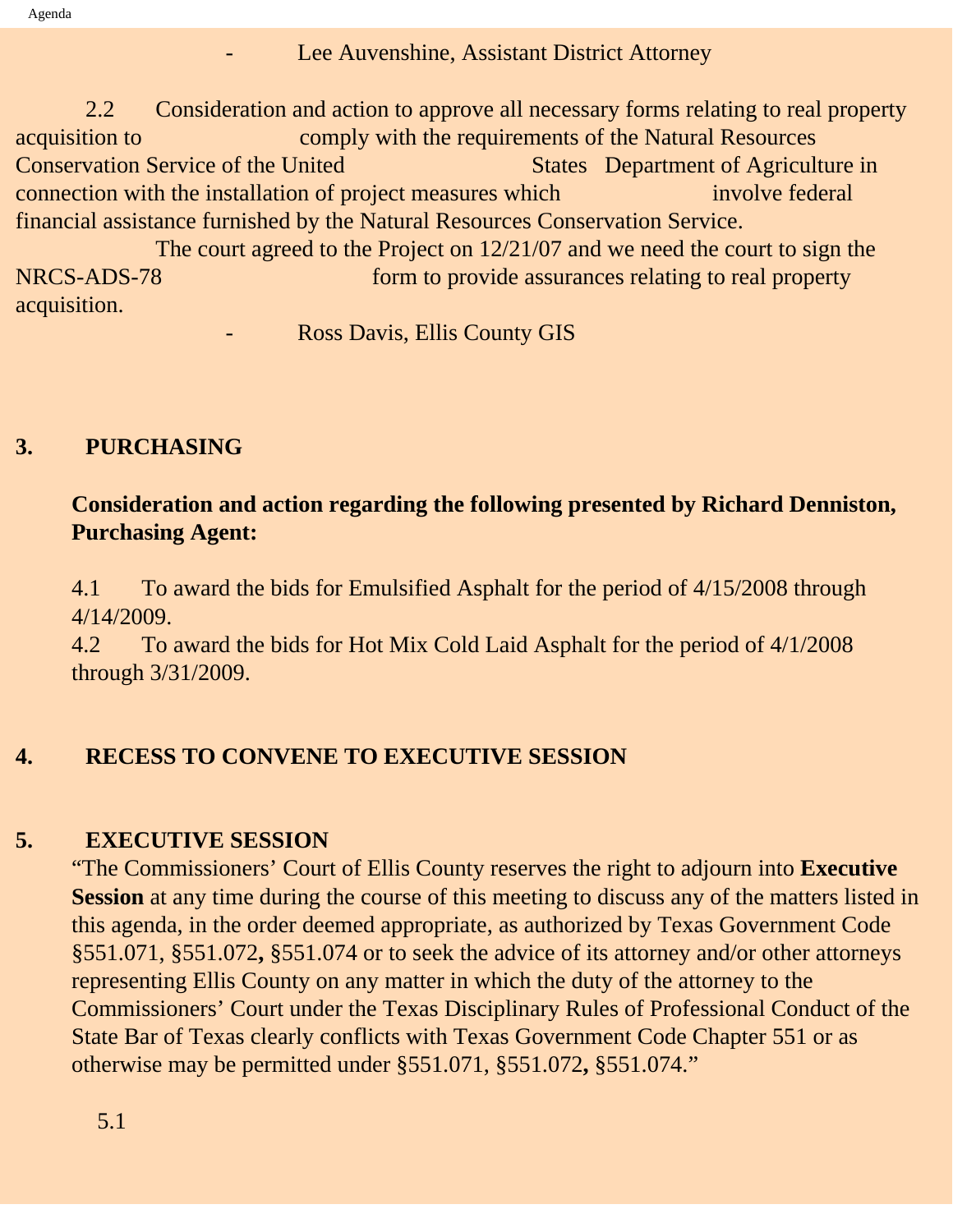## **6. ADJOURNMENT OF EXECUTIVE SESSION**

## **7. ADJOURNMENT**

Signed this the 28th day of March, 2008.

 $\overline{\phantom{a}}$  , and the set of the set of the set of the set of the set of the set of the set of the set of the set of the set of the set of the set of the set of the set of the set of the set of the set of the set of the s

Chad Adams Ellis County Judge

I, the undersigned, County Clerk of the Ellis County Commissioners Court do hereby certify that the above Notice of Regular Meeting of the Ellis County Commissioners Court is a true and correct copy of said Notice, that I received said Notice, and it was posted at the doors of the Ellis County Courthouse, a place readily accessible to the general public at all times on the 28th day of March, 2008, at \_\_\_\_\_\_\_\_\_\_\_\_ a.m./p.m.

Cindy Polley, County Clerk

By\_\_\_\_\_\_\_\_\_\_\_\_\_\_\_\_\_\_\_\_\_\_\_\_\_\_\_\_\_\_\_\_\_\_

 The Commissioners Court reserves the right to consider and take action on the above agenda items in any particular order.

 Anyone wishing to address the Commissioners Court concerning a posted agenda item must make a formal request by presenting a "Participation Form" to the County Clerk at least 10 minutes prior to the beginning of the meeting.

 If you or your representative, have a disability that requires special arrangements and you plan to attend this public meeting, please contact the County Judge's Office at (972) 825-5011 within 72 hours of the meeting. Reasonable accommodations will be made to meet your needs at the meeting.

## **NOTICE OF REGULAR MEETING ELLIS COUNTY COMMISSIONERS' COURT**

Notice is hereby given that a regular meeting of the Ellis County Commissioners' Court will be held on **Monday, March 24, 2008 at 6:00 P.M., in the Commissioners' Courtroom, 101 West Main Street (2nd Floor), Waxahachie, Texas** at which time the following will be discussed and considered, to-wit:

#### **County Judge:**

Judge Chad Adams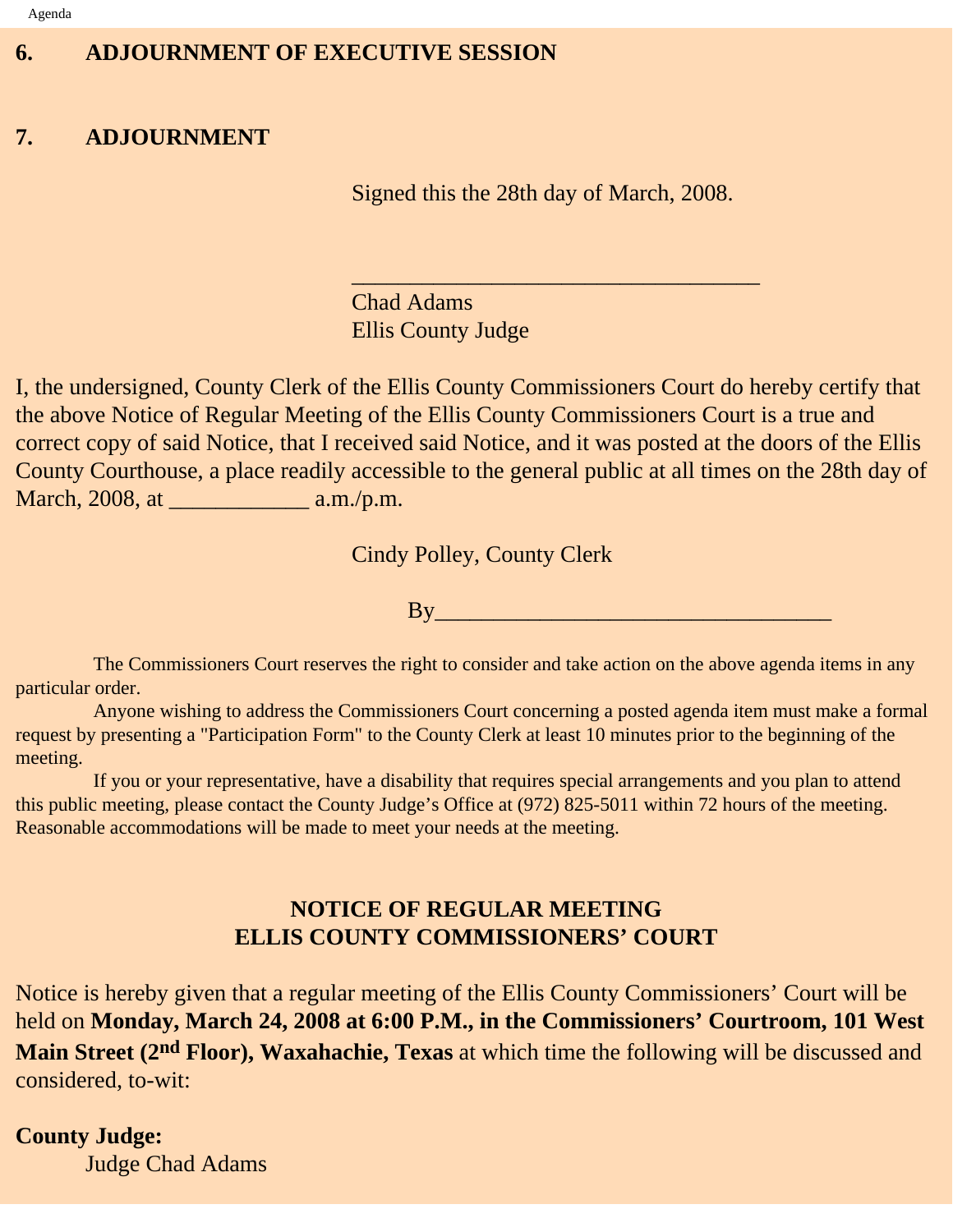Agenda

#### **Commissioners:**

Dennis Robinson, Commissioner, Pct. 1

Bill Dodson, Commissioner, Pct. 2

Heath Sims, Commissioner, Pct. 3

Ron Brown, Commissioner, Pct. 4

### **County Clerk:**

Cindy Polley, County Clerk

## **County & District Attorney's Office:**

 Ann Montgomery, Assistant County Attorney Lee Auvenshine, Assistant County Attorney

# **1. OPENING COURT**

1.2 County Judge will call meeting to order, declare quorum if present, and declare notices legally posted pursuant to Open Meetings Act.

## 1.2 Motion to Open Court.

1.4 Invocation and Pledge of Allegiance – Commissioner Ron Brown

## **2. CONSENT AGENDA – Consideration and Action: Administrative***:*

 A1 Approval of Regular Bills, Payroll, and Officers' Reports. A2 Approval of the February 2008 Travel Reports of the Texas Cooperative Extension Office

> Mark Arnold, Agriculture Page Bishop, 4-H

Rita Hodges, Family & Consumer Sciences

 A3 Approval to adopt an Order authorizing certain Sheriff's Department vehicles to be exempt from the inscription requirement in the Transportation Code and to appoint

 Sheriff Ray Stewart, Chief Deputy Charles Sullins, and Captain Danny Williams representatives to obtain regular license plates to be used on those exempt vehicles. (Captain Danny Williams)

 A4 To accept a donation from Ronnie Caldwell of culverts in the amount of \$1,560.60 to be placed under Ebeneezer Road. (Dennis Robinson, Pct. 1)

 A5 Approval and Certification of the Minutes from the Regular Commissioners' Court Agenda dated February 25, 2008.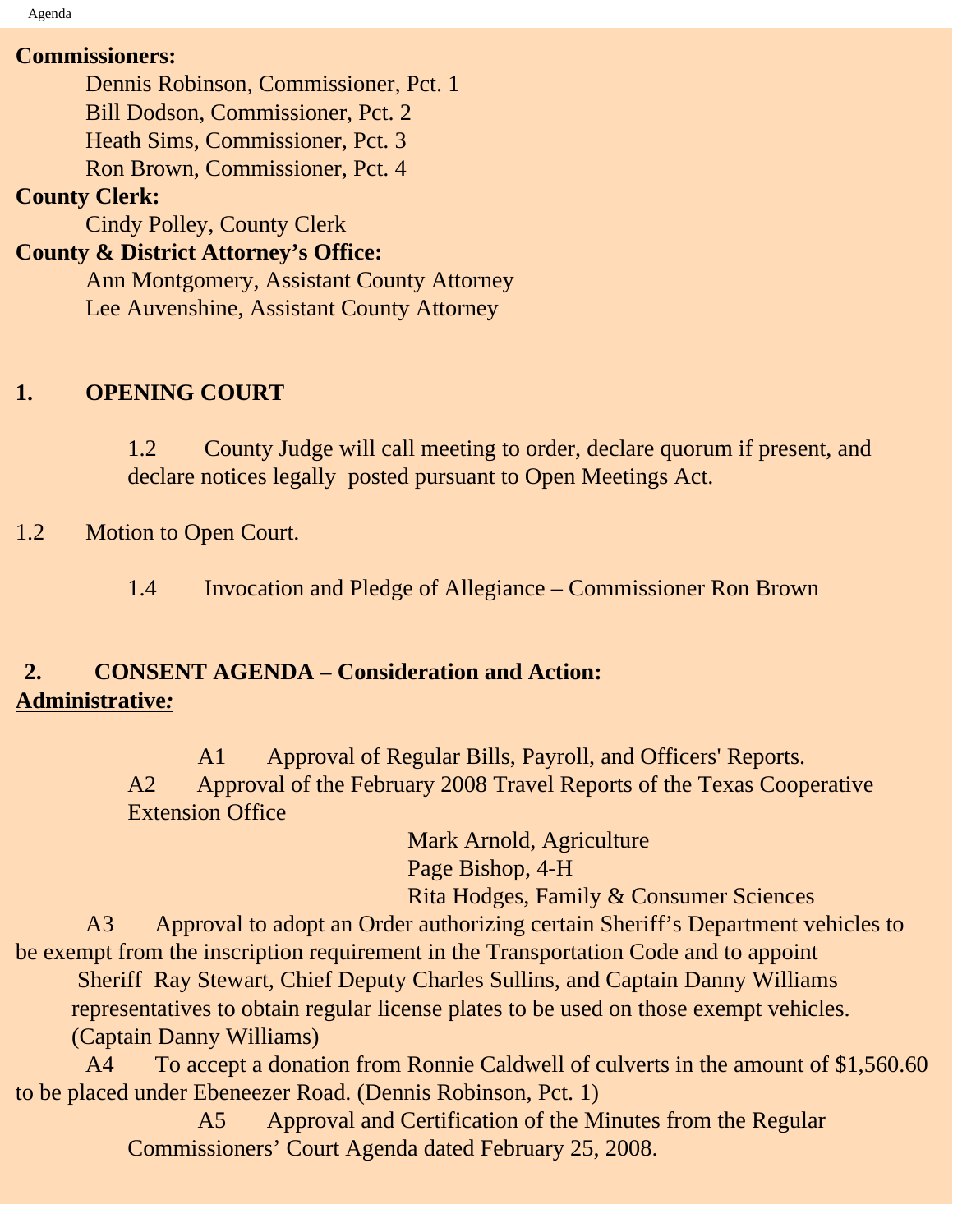## **Financial:**

F1 From 5-042-0942-0807 General Expense to 5-042-0942-0802 Equipment, 5-042-0942-

0811 Auto Purchase – Sheriff Ray Stewart

F2 From 4-010-0653-0928 Auction Proceeds to 5-010-0625-0910 Equipment, 5-010-0652- 0911 Gen. Misc – Bill Dodson, Commissioner Pct. 2

F3 From 4-003-0601-0950 R&B 1-FEMA Funds to 5-003-0601-0911 Gravel – Dennis Robinson, Commissioner, Pct. 1

F4 To approve a refund for payments made in error to Ennis Regional Medical Center for Account #239049 in the amount of \$20,212.86 – John Bridges, Tax Collector/Assessor

# **3. ADMINISTRATIVE**

 3.1 Consideration and action to approve a proclamation declaring the month of March 2008 as Meals on Wheels Awareness Month in Ellis County.

Chad Adams, County Judge

3.2 Consideration and action to approve a proclamation declaring April as Child Abuse Prevention Month. Members of child welfare boards will wear blue on April 2, 2008 to raise awareness in support of Child Abuse Prevention Month. Chad Adams, County Judge

 3.3 Consideration and action to approve a Proclamation congratulating the Problem Solvers of Midlothian High School for winning the State competition and qualifying for International competition on May 28, 2008.

- Heath Sims, Commissioner, Pct. 3

 3.4 Consideration and action to accept the resignation of Matt Craig from Ferris Emergency Service District #5, effective immediately.

- Holly Davis, Special Projects Director

 3.5 Consideration and action to appoint Karen Markgraf to the Ferris Emergency Service District Board #5 to fill the unexpired term of Matt Craig, effective immediately through December 31, 2008. Ms. Markgraf will be eligible for reappointment at that time. - Holly Davis, Special Projects Director

> 3.6 Consideration and action to approve a Work Order Under Interlocal Agreement to Boom-Ax Old Alma Road north and south of FM 1183; Reclaim Lyons Road and Alma Drive; Reclaim, Blade, Rubber Roller and Truck Old Alma Road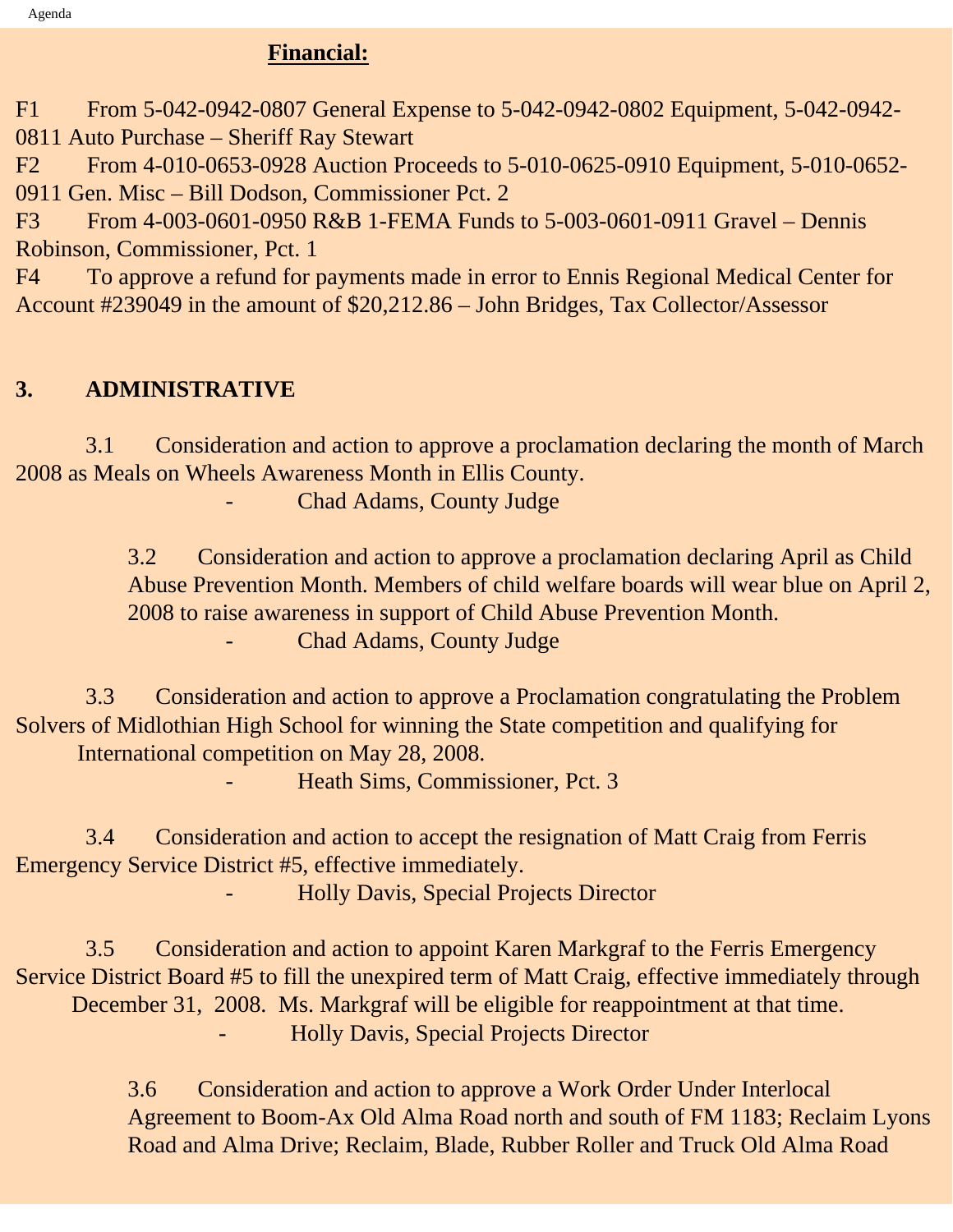North; Blade and Shape: Old Alma Rd South, Toth Road, Lyons Rd, Alma Drive within the City of Alma.

Bill Dodson, Commissioner, Pct. 2

 3.7 Consideration and action to execute a Cooperative Agreement for Additional Law Enforcement Services at Lake Bardwell, Texas, with the U.S. Army Corps of Engineers. Captain Danny Williams, Sheriff's Office

> 3.8 Consideration and action to authorize the County Judge to sign paperwork to allow Ellis County to apply for funds available for TERP grants (Texas Emissions Reduction Plan) through the TCEQ (Texas Commission on Environmental Quality). - Holly Davis, Special Projects Director

 3.9 Consideration and action to enter into an agreement with ArchiTexas for architectural services for the Ennis Sub-Courthouse.

Joe White, County Engineer

## **4. PURCHASING**

## **Consideration and action regarding the following presented by Richard Denniston, Purchasing Agent:**

4.1 To award the bids for Limestone Chip Seal Aggregate for the period of 4/1/2008 through 3/31/2008.

4.2 To award the bids for Limestone Flex Base Material for the period of 4/1/2008 through 3/31/2008.

4.3 To award the bids for Emulsified Asphalt for the period of 4/1/2008 through 3/31/2008.

4.4 To award the bids for Hot Mix Cold Laid Asphalt for the period of 4/1/2008 through 3/31/2008.

4.5 To award the bids for Asphalt Surface Treatment for the period of 4/1/2008 through 3/31/2008.

4.6 To award the bids for Road Base Stabilizer for the period of 4/1/2008 through 3/31/2008.

4.7To award the bids for Washed Pea Gravel for the period of 4/1/2008 through 3/31/2008.

 4.8To award the bids for Steel Beams and Shapes for the period of 4/1/2008 through 3/31/2008.

# **5. DEPARTMENT OF COUNTY DEVELOPMENT**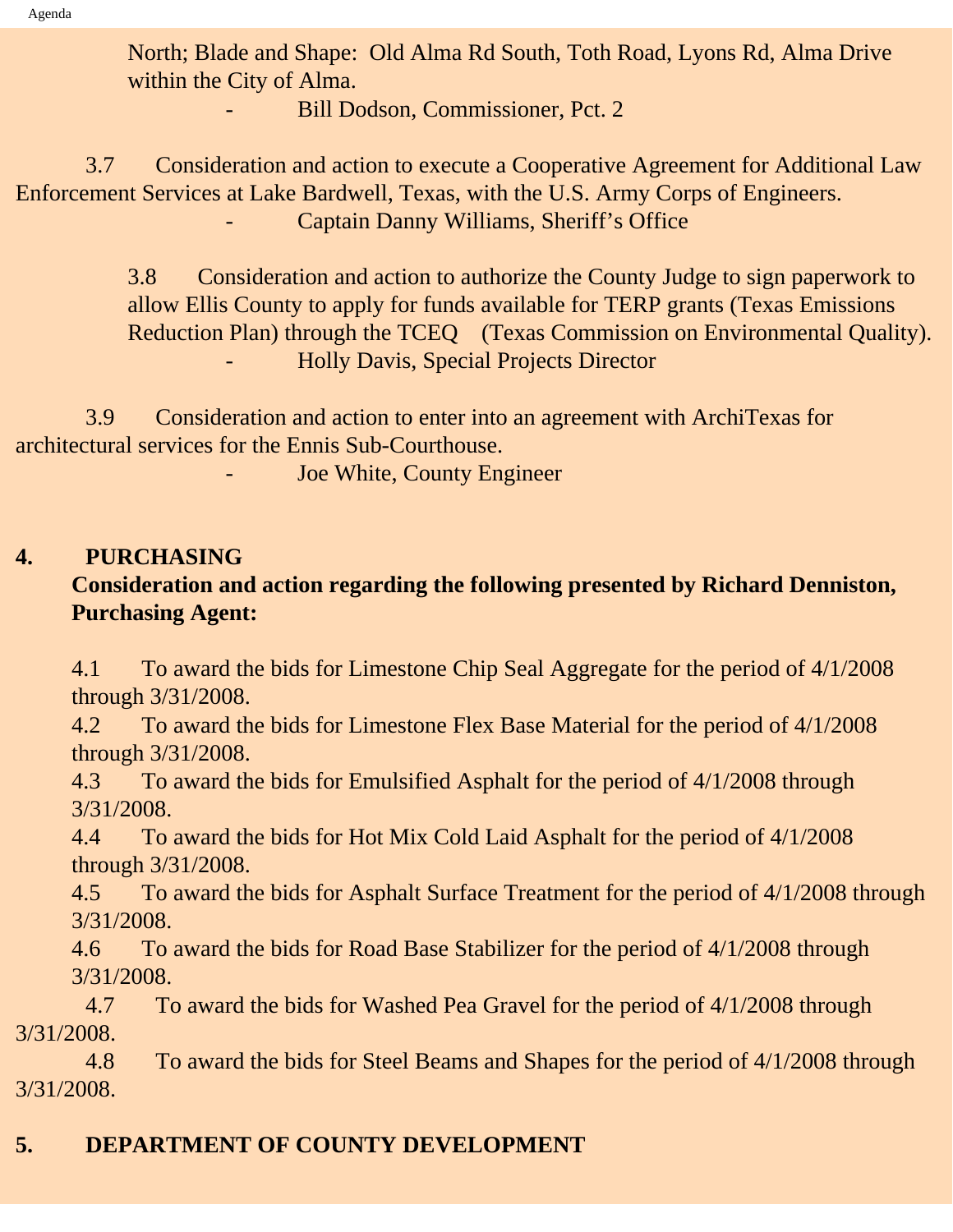## **Consideration and action regarding the following presented by Delton Ake, Director Department of County Development:**

 5.1 To accept the construction of the infrastructure of the portion Judy Drive that falls within the subdivision Shiloh Grove, George Tellez, Pct. 4.

### **6. RECESS TO CONVENE TO EXECUTIVE SESSION**

#### **7. EXECUTIVE SESSION**

"The Commissioners' Court of Ellis County reserves the right to adjourn into **Executive Session** at any time during the course of this meeting to discuss any of the matters listed in this agenda, in the order deemed appropriate, as authorized by Texas Government Code §551.071**,** or to seek the advice of its attorney and/or other attorneys representing Ellis County on any matter in which the duty of the attorney to the Commissioners' Court under the Texas Disciplinary Rules of Professional Conduct of the State Bar of Texas clearly conflicts with Texas Government Code Chapter 551 or as otherwise may be permitted under §551.071."

## **8. ADJOURNMENT OF EXECUTIVE SESSION**

## **9. ADJOURNMENT**

Signed this the 19th day of March, 2008.

 $\overline{\phantom{a}}$  , and the set of the set of the set of the set of the set of the set of the set of the set of the set of the set of the set of the set of the set of the set of the set of the set of the set of the set of the s

Chad Adams Ellis County Judge

I, the undersigned, County Clerk of the Ellis County Commissioners Court do hereby certify that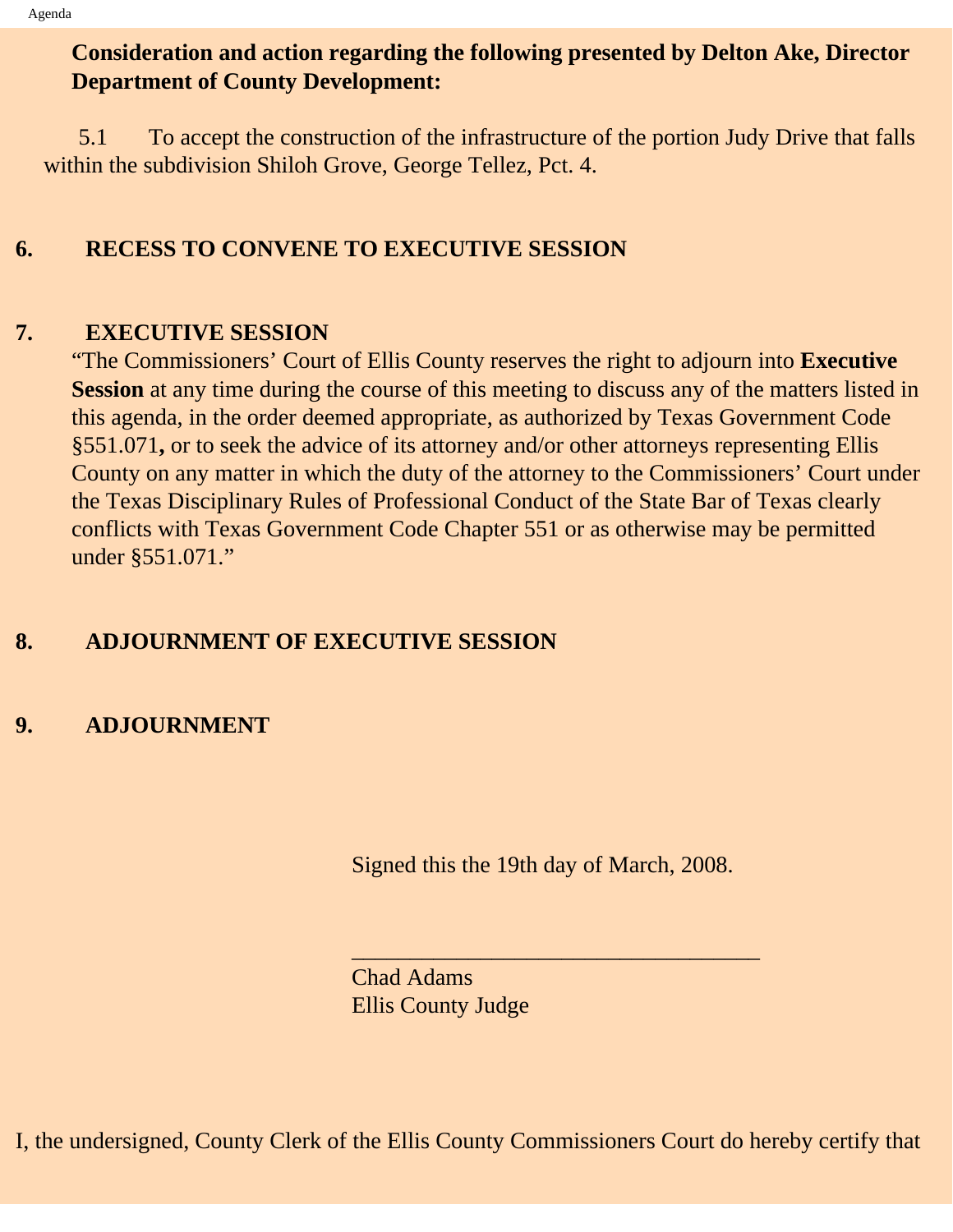the above Notice of Regular Meeting of the Ellis County Commissioners Court is a true and correct copy of said Notice, that I received said Notice, and it was posted at the doors of the Ellis County Courthouse, a place readily accessible to the general public at all times on the 19th day of March, 2008, at \_\_\_\_\_\_\_\_\_\_\_\_ a.m./p.m.

Cindy Polley, County Clerk

By\_\_\_\_\_\_\_\_\_\_\_\_\_\_\_\_\_\_\_\_\_\_\_\_\_\_\_\_\_\_\_\_\_\_

 The Commissioners Court reserves the right to consider and take action on the above agenda items in any particular order.

Anyone wishing to address the Commissioners Court concerning a posted agenda item must make a formal request by presenting a "Participation Form" to the County Clerk at least 10 minutes prior to the beginning of the meeting.

If you or your representative, have a disability that requires special arrangements and you plan to attend this public meeting, please contact the County Judge's Office at (972) 825-5011 within 72 hours of the meeting. Reasonable accommodations will be made to meet your needs at the meeting.

 The Commissioners Court reserves the right to consider and take action on the above agenda items in any particular order.

Anyone wishing to address the Commissioners Court concerning a posted agenda item must make a formal request by presenting a "Participation Form" to the County Clerk at least 10 minutes prior to the beginning of the meeting. If you or your representative, have a disability that requires special arrangements and you plan to attend this public meeting, please contact the County Judge's Office at (972) 825-5011 within 72 hours of the meeting. Reasonable accommodations will be made to meet your needs at the meeting.

## **ADDENDUM NOTICE OF REGULAR MEETING ELLIS COUNTY COMMISSIONERS' COURT**

Notice is hereby given that a regular meeting of the Ellis County Commissioners' Court will be held on **Monday, March 24, 2008 at 6:00 P.M., in the Commissioners' Courtroom, 101 West Main Street (2nd Floor), Waxahachie, Texas** at which time the following will be discussed and considered, to-wit:

**County Judge:** Judge Chad Adams **Commissioners:**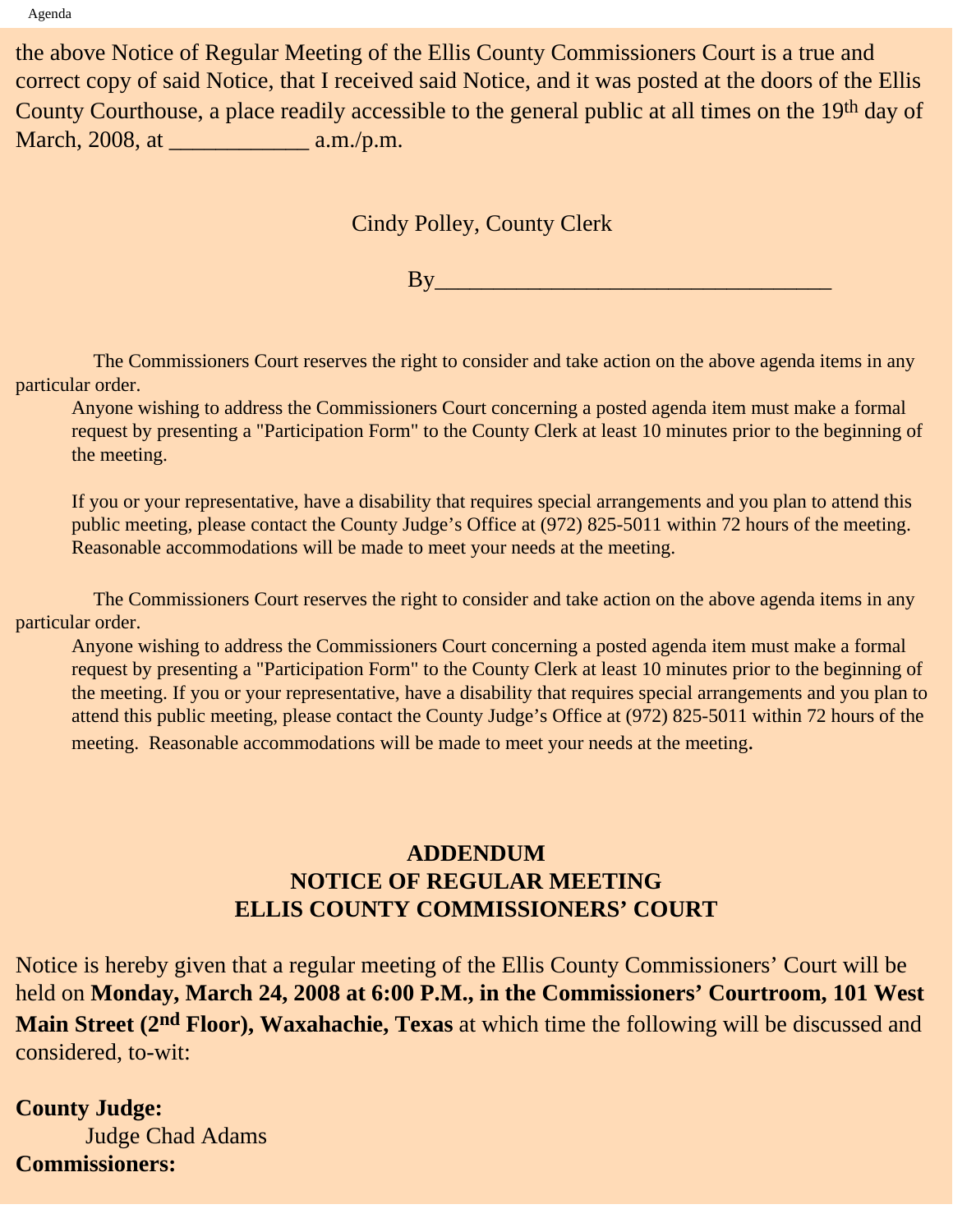Dennis Robinson, Commissioner, Pct. 1 Bill Dodson, Commissioner, Pct. 2 Heath Sims, Commissioner, Pct. 3 Ron Brown, Commissioner, Pct. 4 **County Clerk:** Cindy Polley, County Clerk **County & District Attorney's Office:** Ann Montgomery, Assistant County Attorney

Lee Auvenshine, Assistant County Attorney

#### **3. ADMINISTRATIVE**

3.10 Consider and action to forward and tender to the citizens of Spring Creek Subdivision for their consideration and approval the Amended Agreement and Resolution to replace the Agreement and Resolution dated July 7, 2005 concerning the old iron bridge over Grove Creek.

Bill Dodson, Commissioner, Pct. 2

## **9. ADJOURNMENT**

Signed this the 20th day of March, 2008.

 $\overline{\phantom{a}}$  , and the set of the set of the set of the set of the set of the set of the set of the set of the set of the set of the set of the set of the set of the set of the set of the set of the set of the set of the s

Chad Adams Ellis County Judge

I, the undersigned, County Clerk of the Ellis County Commissioners Court do hereby certify that the above Notice of Regular Meeting of the Ellis County Commissioners Court is a true and